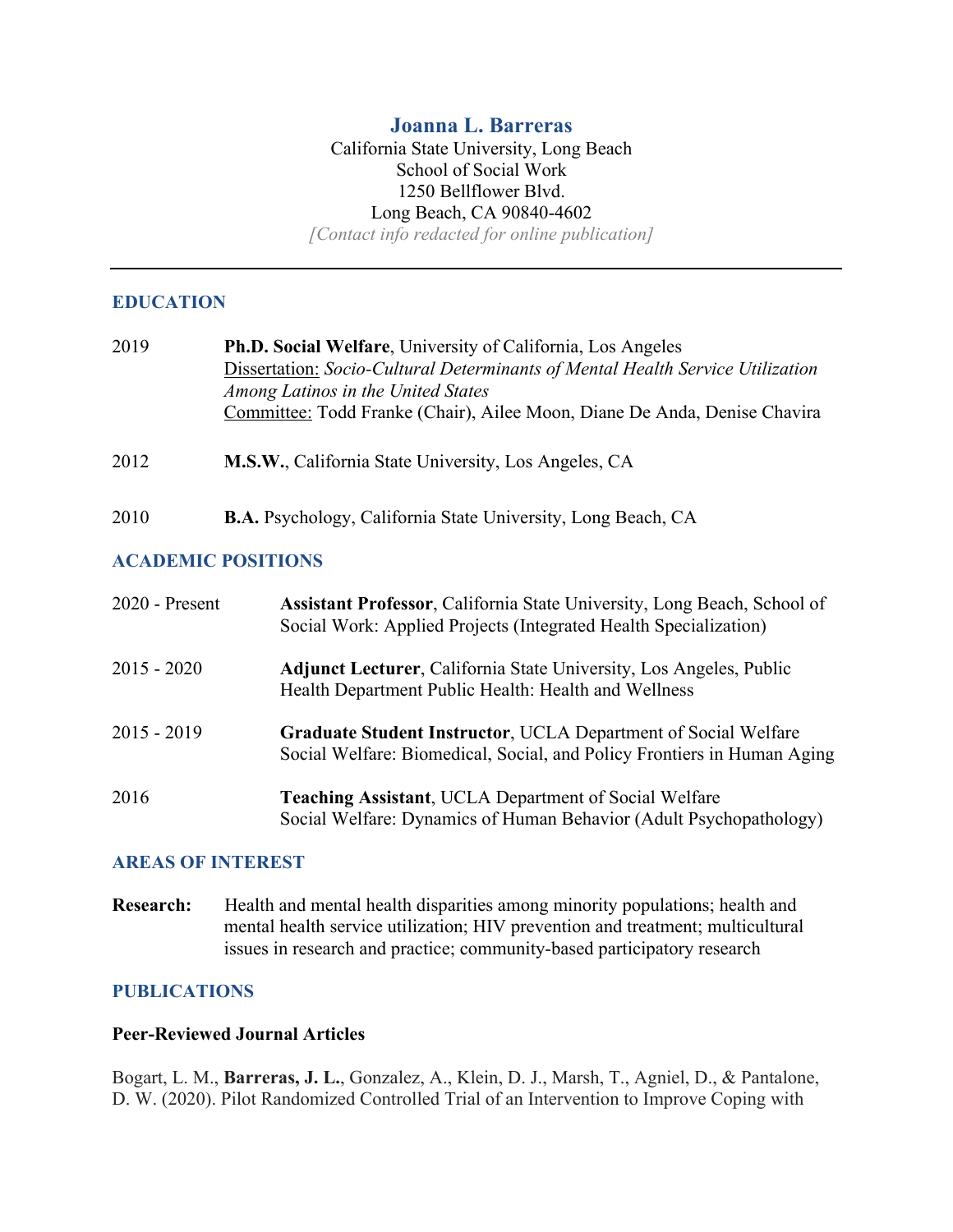Intersectional Stigma and Medication Adherence Among HIV-Positive Latinx Sexual Minority Men. *AIDS and Behavior*, 1-14.

Linnemayr, S., **Barreras, J. L**., Izenberg, M., Brooks, R. A., Gonzales, A., & MacCarthy, S. (2020). Longitudinal Assessment of Changes in Mental and Sexual Health Outcomes Due to COVID-19 among Latinx Sexual Minority Men and Transgender Women. JAIDS Journal of Acquired Immune Deficiency Syndromes.

MacCarthy, S., Izenberg, M., **Barreras, J. L.**, Brooks, R. A., Gonzalez, A., & Linnemayr, S. (2020). Rapid mixed-methods assessment of COVID-19 impact on Latinx sexual minority men and Latinx transgender women. *PloS one*, *15*(12), e0244421.

MacCarthy, S., Wagner, Z., **Barreras, J. L**., Kim, A., Menodza-Graf, A. C., Giguere, R., Carballo-Dieguez, A., & Linnemayr, S. (2020). Brief Report: Using Behavioral Economics to Increase HIV Knowledge and Testing Among Latinx Sexual Minority Men and Transgender Women: A Quasi-Experimental Pilot Study. JAIDS Journal of Acquired Immune Deficiency Syndromes, 85(2), 189-194.

**Barreras, J.L.**, MacCarthy, S., Linnemayr, S. (2019). "We have a stronger survival mode" - Exploring knowledge gaps and the culturally sensitive messaging of PrEP among Latino men who have sex with men and Latina transgender women in Los Angeles, CA. *AIDS Care.* [Epub ahead of print] doi: 10.1080/09540121.2019.1601669. PMID: 30939901

MacCarthy S., **Barreras J.L.**, Mendoza-Graf A., Galvan FH., Linnemayr S. (2019) "Strategies for improving mobile technology-based HIV prevention interventions with Latino men who have sex with men and Latina transgender women." AIDS Education and Prevention. doi: 10.1521/aeap.2019.31.5.407. PMID: 31550198

Linnemayr, S., MacCarthy, S., Wagner, Z., **Barreras, J.L.**, Galvan, F.H. (2018). Using behavioral economics to promote HIV prevention for key populations. *Journal of AIDS & Clinical Research. 9*(11): 780.doi: 10.4172/2155-6113.1000780. PMCID: PMC6428081

Linnemayr, S., MacCarthy, S., Kim, A., Giguere, R., Carballo-Dieguez, A., **Barreras, J.L.** (2018). Behavioral economics-based incentives supported by mobile technology on HIV knowledge and testing frequency among Latino/a men who have sex with men and transgender women: Protocol for a randomized pilot study to test intervention feasibility and acceptability. *Trials. 19*(1): 540. doi:10.1186/s13063-018- 2867-1. PMCID: PMC6173939

## **FUNDED RESEARCH**

2019-2024 NIH: R01MH121256-01 (PI Bogart): *Promoting reductions in intersectional stigma to improve HIV testing & PrEP use among Latino Sexual Minority Men* Siempre Seguiré is a randomized controlled trial of a culturally congruent cognitive behavior therapy group intervention for immigrant Latino sexual minority men, to test intervention effects on regular HIV testing and PrEP uptake.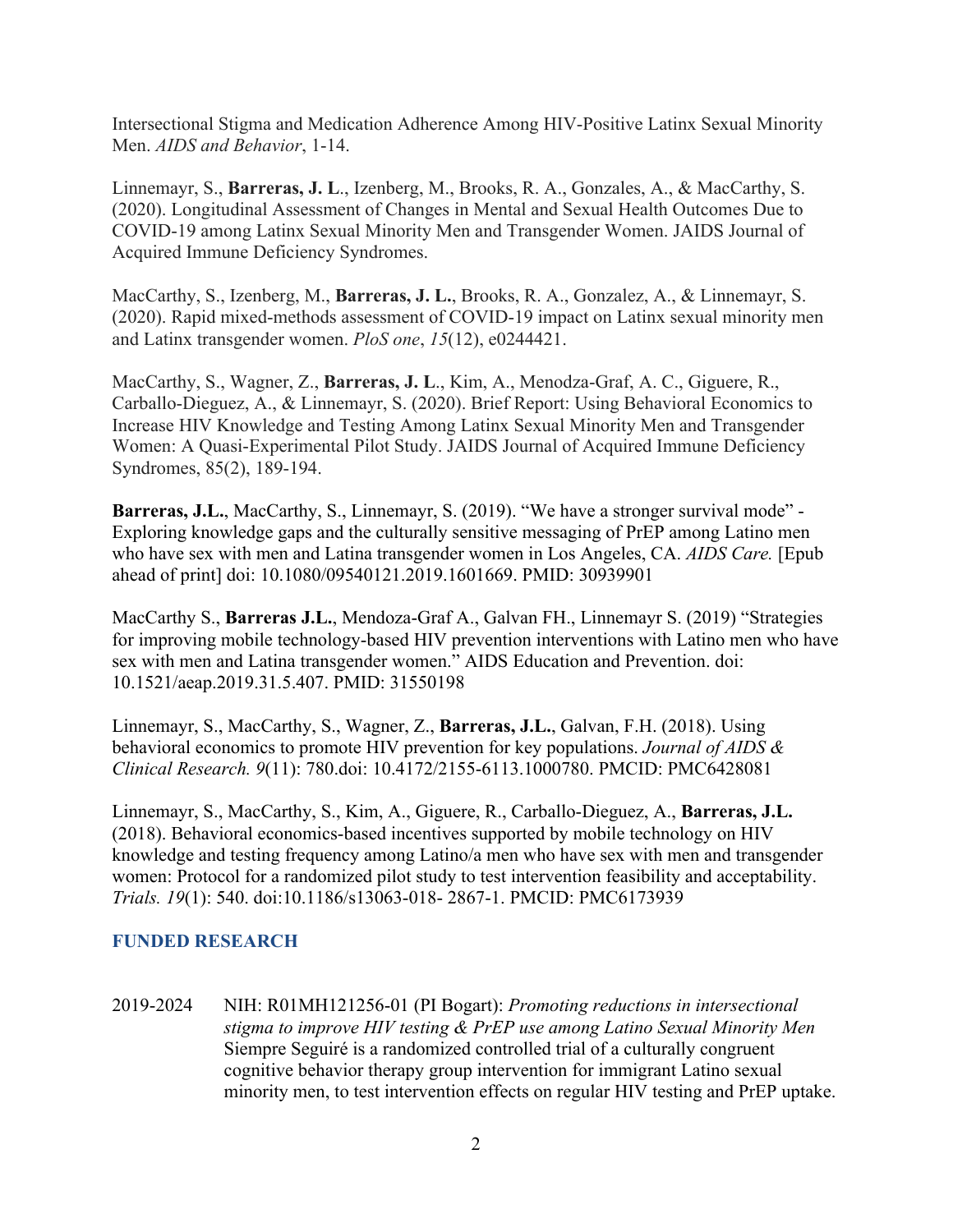Role: Co-Investigator

2019-2020 P30MH05810 UCLA Center for HIV Identification, Prevention and Treatment Services (CHIPTS) Mentored Pilot Grant (PI: Barreras): *Justicia Une a Nuestras Mujeres Trans y Oficiales de Policías Hacia la Salud* This project aims to develop a trust-building intervention with Latina transgender women and law enforcement through community-based participatory research methods, with the longer-term goal of improving Latina transgender women's mental health and HIV-related health behaviors. Role: Principal Investigator

2017-2020 NIMH-R34 MH113413 (PI: Bogart): *Siempre Seguiré: A Pilot Intervention to Improve Coping with Discrimination and Adherence among HIV Positive Latino Men Who have Sex with Men (MSM)* This project is pilot testing a developed intervention to improve coping skills for discrimination and increase treatment adherence among HIV-positive Latino MSM. Role: Co-Investigator

- 2016-2021 NIH-1R01MD011573 (PI: Galletly): *Perceived Immigration Laws Impact on Hispanic Immigrants HIV Health Behavior* This project explores the influence of immigration laws and policies and Hispanic immigrants' beliefs and concerns about immigration laws, policies, and authority on their willingness to utilize, and actual utilization of alcohol and drug dependency, interpersonal violence, and HIV testing services across 4 US metropolitan area with diverse immigration law and enforcement environments. Role: Los Angeles Site Investigator
- 2016-2019 NIMH-1R34MH109373-01A1 (PI: Linnemayr) *Mobile Technology and Incentives (MOTIVES) for Racial and Ethnic Minorities in Los Angeles, CA* The Mobile Technology and Incentives (MOTIVES) Study proposes a novel approach of sending Latinx men who have sex with men (MSM) and transgender women (TGW) weekly text messages to improve HIV prevention knowledge in combination with behavioral economics-based incentives to increase HIV testing frequency, with the ultimate goal of reducing seroconversion. Role: Co-Investigator
- 2014-2016 Franklin D. Gilliam, Jr. Social Justice Award funded by the W.K. Kellogg Foundation and the UCLA Luskin School of Public Affairs to support a qualitative study on mental health service utilization among Mexican-American Females with depression. Role: Principal Investigator
- 2014 Monica Salinas Latino Fellowship, Luskin School of Public Affairs, Department of Social Welfare, UCLA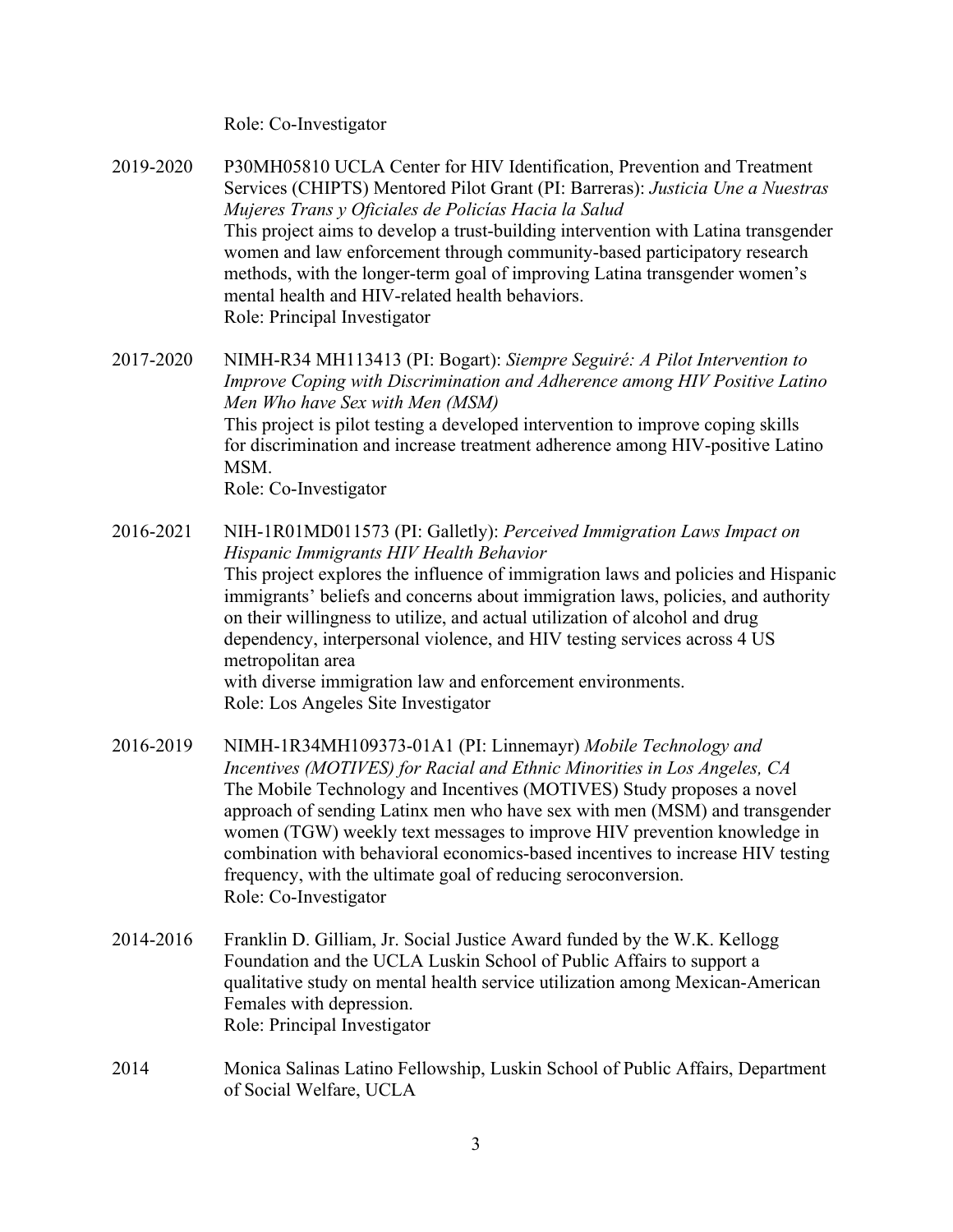The aim of this fellowship was to support research to collect qualitative data on the facilitating factors of seeking and using mental health services among Latinos in Los Angeles County. Role: Principal Investigator

- 2013 & 2014 Graduate Summer Research Mentorship Fellowship, UCLA Graduate Division The aim of this fellowship was to support the education and research of doctoral students through faculty mentorship. Role: Research Fellow
- 2013 Social Justice Initiative Fellowship, Luskin School of Public Affairs, Department of Social Welfare, UCLA The aim of this fellowship was to support research conducting secondary data analysis to explore health and mental health disparities in California. Role: Research Fellow
- 2010-2012 NIH-R25GM0896305 (PI: Chadiha): UM Social Work/Nursing Bridges to the Doctoral Program Pre-doctoral research award at California State University, Los Angeles and the University of Michigan Schools of Social Work and Nursing: The overall goal of this 3-year Bridges to the Doctoral Program is to provide 12 students from selected underrepresented populations in terminal masters' social work and nursing degree programs with academic preparation that will facilitate transition to Ph.D. programs emphasizing the behavioral sciences and health disparities research.

Role: Pre-doctoral Research Fellow

### **OTHER RESEARCH EXPERIENCE**

| 2017- Present    | <b>Associate Director of Research and Evaluation, Bienestar Human</b><br>Services, Inc., Los Angeles, CA<br>Collaborate with academic and public health organizations on research<br>projects focusing primarily on the wellbeing of Latinx population.<br>Manage research projects and manage the hiring, recruitment, training<br>(including assisting the lead project investigators with the development<br>and dissemination of training plans), mentoring, and supervision of the<br>research staff. Responsible for assuring that all of the study activities are<br>conducted in compliance with the approved study protocols. |
|------------------|----------------------------------------------------------------------------------------------------------------------------------------------------------------------------------------------------------------------------------------------------------------------------------------------------------------------------------------------------------------------------------------------------------------------------------------------------------------------------------------------------------------------------------------------------------------------------------------------------------------------------------------|
| $2016$ - Present | Research Associate, Kaiser Permanente Department of Research and<br>Evaluation<br>Principal Investigator: Rulin Hechter<br>Responsibilities: Support a prospective investigation of the risks of opioid<br>misuse, abuse, and addiction among patients treated with extended-<br>release/long acting opioids for the treatment of chronic pain as an                                                                                                                                                                                                                                                                                   |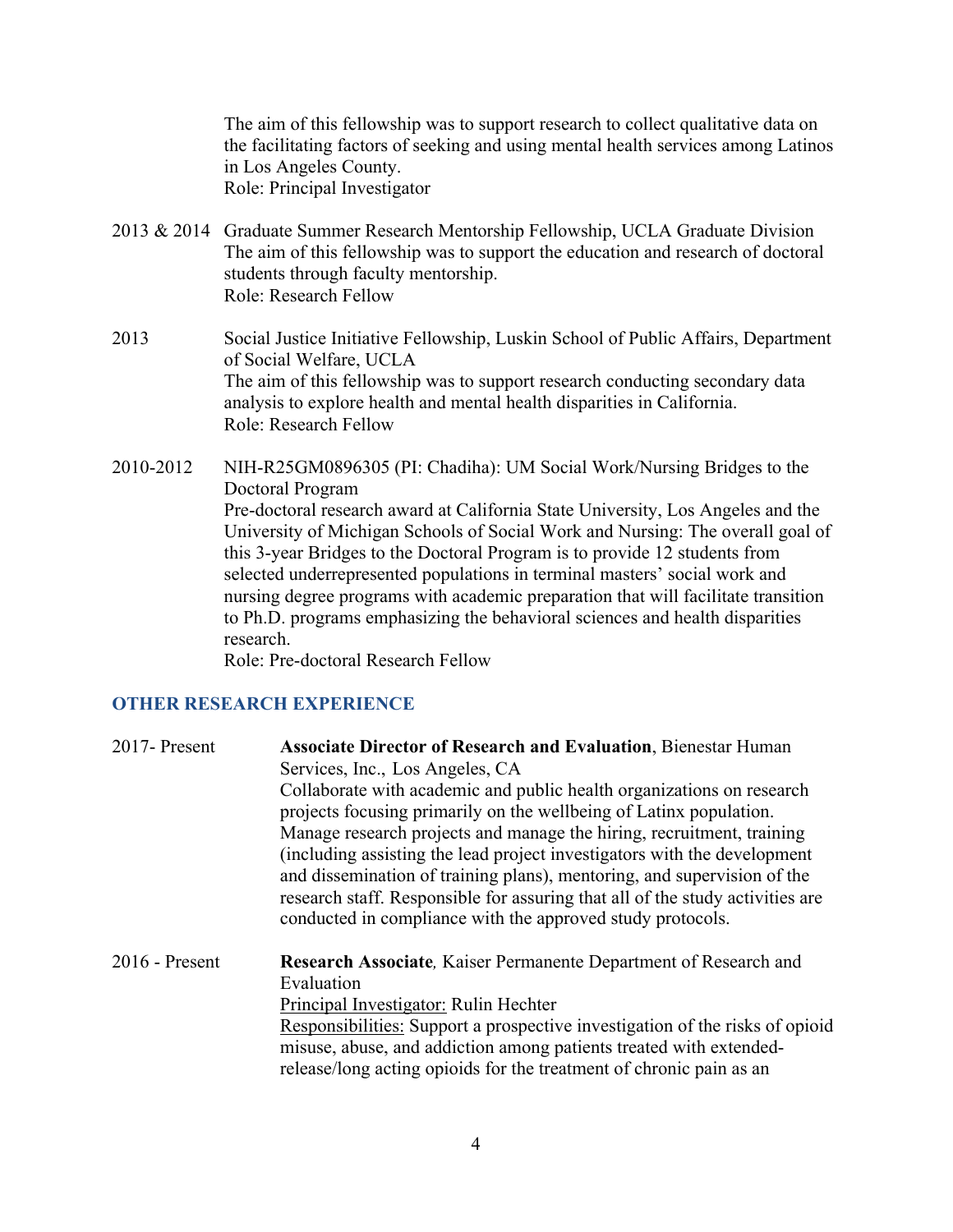|               | interviewer with a mental health background using the Psychiatric<br>Research Interview for Substance and Mental Disorders (PRISM-5-Op).                                                                                                                                                                                                                                                                                                                                                                                             |
|---------------|--------------------------------------------------------------------------------------------------------------------------------------------------------------------------------------------------------------------------------------------------------------------------------------------------------------------------------------------------------------------------------------------------------------------------------------------------------------------------------------------------------------------------------------|
| $2014 - 2017$ | <b>Staff Adjunct, RAND Corporation</b><br>Principal Investigators: Sebastian Linnemayr, Sarah MacCarthy, Frank<br>Galvan, and Alex Carballo-Dieguez<br>Responsibilities: Assisted with the development and implementation of a<br>mobile technology based (text messages) and behavioral economics<br>(lottery) supported HIV prevention intervention to increase engagement<br>with HIV prevention information and improve testing frequency among<br>Latino men who have sex with men (MSM) and Latina transgender<br>women (TGW). |
| 2014          | <b>Graduate Student Researcher, UCLA Department of Social Welfare</b><br>Principal Investigator: Ian Holloway<br>Responsibilities: Contributed as a bilingual research team member with<br>interviews, grant writing, and the launching of a pilot study focusing on<br>evaluating the feasibility of a multiple dimensional mental health risk-<br>screening tool to be used in primary care settings.                                                                                                                              |
| $2012 - 2013$ | <b>Graduate Student Researcher, UCLA Department of Social Welfare</b><br>Principal Investigator: Rosina Becerra<br>Responsibilities: Participated in the development of a new research project<br>regarding the mental health of Latino children involved in Department of<br>Children and Family Services (DCFS) and the utilization of mental health<br>care services.                                                                                                                                                             |
| $2011 - 2012$ | Graduate Student Researcher, CSULA, School of Social Work<br>Principal Investigator: Pauline Agbayani<br>Responsibilities: Participated in all aspects of developing and writing an<br>empirical article for publication involving problem formulation, literature<br>review, and data analysis.                                                                                                                                                                                                                                     |
| $2011 - 2012$ | Graduate Student Researcher, CSULB Partners in Research & Outreach<br>for Health (PRO-Health)<br>Principal Investigator: Guido Urizar<br>Responsibilities: Participated in sampling design, conducted face-to-face<br>interviews with pregnant women, transcribed qualitative data, developed<br>the review of the literature, and assisted in the final preparation of the<br>manuscript for publication.                                                                                                                           |

# **CONFERENCE ACTIVITY**

# **Peer-Reviewed Presentations**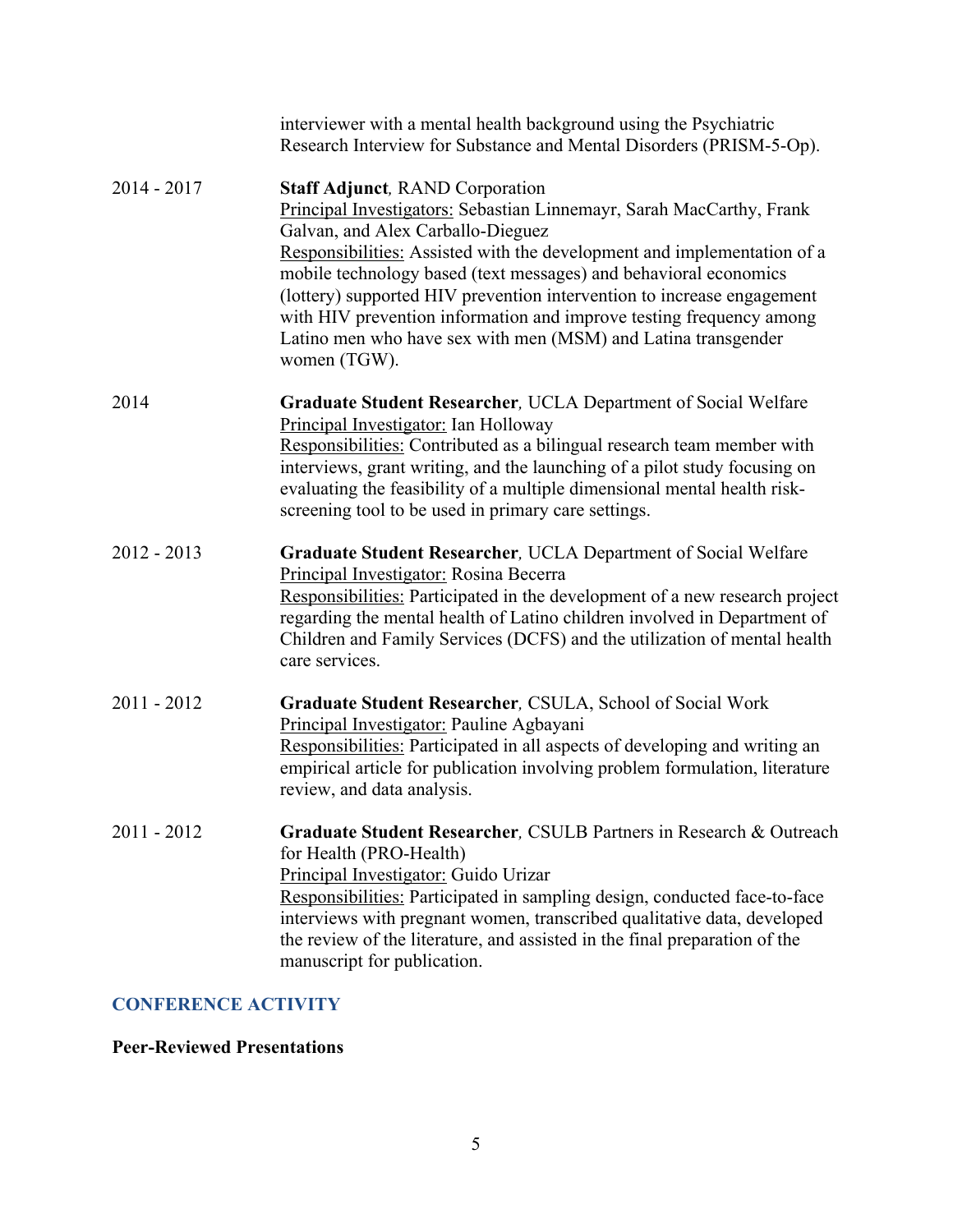**Barreras, J.L.**, Bogart, L., & MacCarthy, L. (2021, January). "*Justicia Une a Nuestras MujeresTrans y Oficiales de Policías Hacia la Salud* (*JUNTOS*—Justice Unites our Trans Women and Police Officers Toward Health; TOGETHER): A Trust-Building Intervention to Help Address Critical HIV Outcomes". Oral Presentation. CHIPTS 2021 HIV Next Generation Virtual Conference.

**Barreras, J.L.,** Ochoa, A. M., Estrada, E., & Holloway, I. (2020, October). "Barriers and facilitators in increasing PrEP access among Latino MSM, including undocumented individuals". Roundtable Presentation. American Public Health Association VIRTUAL Annual Meeting & Expo.

Galletly, C., Glasman, L., Brooks, R., **Barreras, J.L**., & Lechuga, J. (2020, October). "Immigration concerns and the utilization of healthcare including HIV prevention services". American Public Health Association VIRTUAL Annual Meeting & Expo.

**Barreras, J.L.** (2020, January). "A Trust-Building Intervention with Latina Transgender Women and Law Enforcement to Help Address Critical HIV Outcomes.". Poster Presentation. UCLA's Center for HIV Identification, Prevention, and Treatment Services (CHIPTS) Next Generation Annual Conference. Los Angeles, CA.

**Barreras, J.L.** (2019, November). "Strategies for improving mobile technology-based HIV prevention interventions with Latino men who have sex with men and Latina transgender women". Oral Presentation. American Public Health Association Annual Meeting & Expo. Philadelphia, PA.

**Barreras, J.L.** (2018, November). "We have a stronger survival mode - Exploring the knowledge and the culturally sensitive messaging of PrEP among Latino men who have sex with men and Latina transgender women in Los Angeles, CA". Roundtable Presentation. American Public Health Association Annual Meeting & Expo. San Diego, CA.

Galletly C., Lechuga, J., Mena, C., Stringfield, B., LeGrand, S., **Barreras, J.L.,** Lemos, L., Aleksanyan, R., Glasman, L. (2018, November). "We are ghosts of people: Actual and anticipated requests for valid state identification cards and barriers to social and health equity" Poster Presentation. American Public Health Association (APHA) Annual Meeting & Expo. San Diego, CA.

**Barreras, J.** (2018, January). "Understanding Utilization of Mental Health Services Among Latinos" Oral Paper Presentation. Society for Social Work and Research Annual Conference, Washington, D.C.

**Barreras, J.** (2018, January). "Perspectives of Mexican-American Females Using Mental Health Services for Depression?" Oral Paper Presentation. Society for Social Work and Research Annual Conference, New Orleans, LA.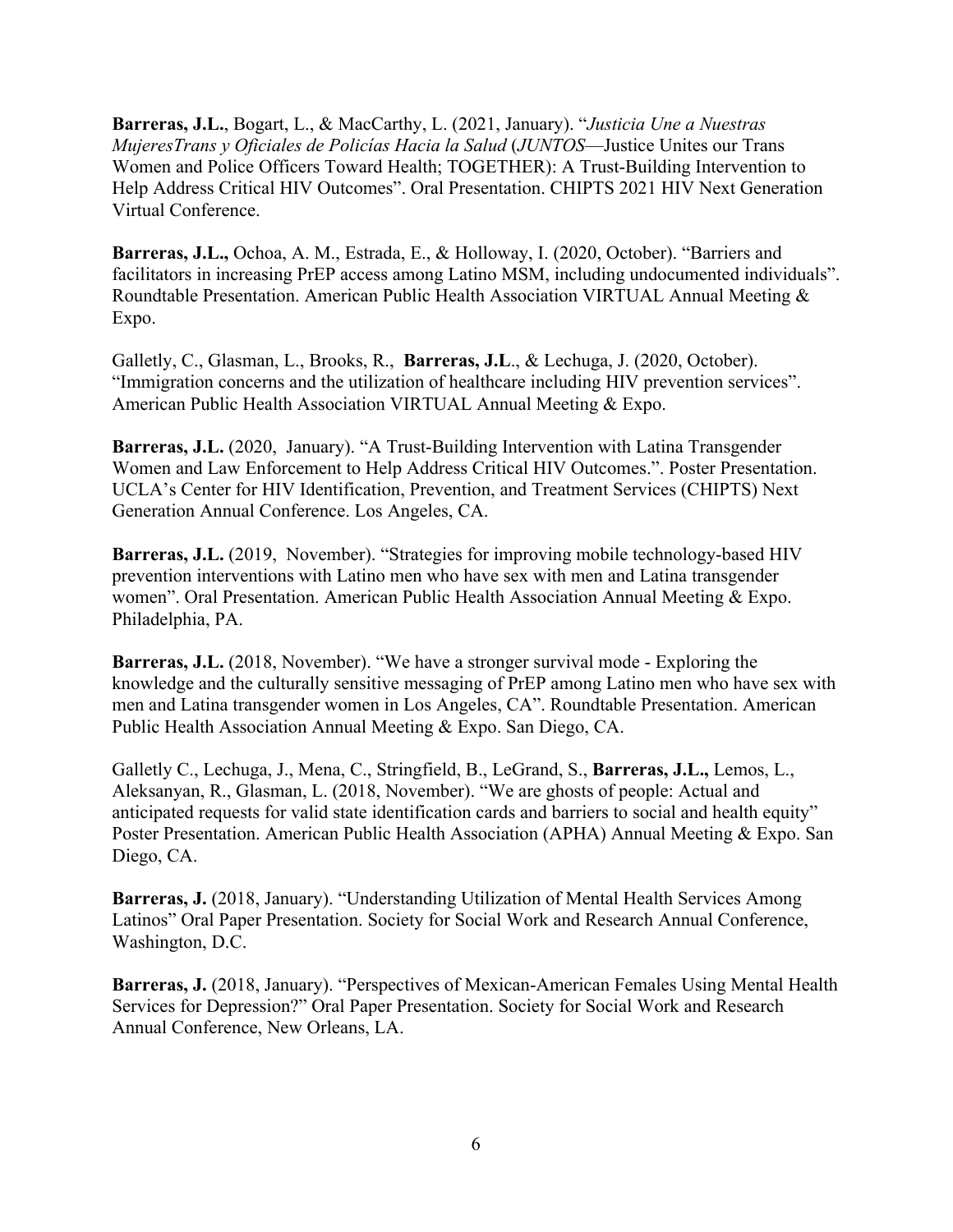**Barreras, J.** (2016, May). "Predictors of Having a Place for Care Among the Largest Ethnic Minority in California" Oral Paper Presentation. Researching Between the Lines Conference: UCLA Luskin Conference, Los Angeles, CA.

**Barreras, J.** (2016, January). "Does Experiencing a Major Depressive Episode Affect the Relationship Between Family Cultural Conflict and Mental Health Service Use Among Latinos?" Oral Paper Presentation. Society for Social Work and Research Annual Conference, Washington, D.C.

**Barreras, J.** (2015, June). "Family cultural conflict, major depressive episode, and mental health service utilization among Latinos." Poster Presentation. American Society of Clinical Psychopharmacology Annual Meeting, Miami, FL.

**Barreras, J.** (2015, January). "The roles of education, socioeconomic status, clinic payment method and acculturation in the health of Latino primary care patients." Oral Paper Presentation. Society for Social Work and Research Annual Conference, New Orleans, LA.

**Barreras, J.** (2014, June). "The roles of education, socioeconomic status, clinic payment method and acculturation in the health of Latino primary care patients." Oral Paper Presentation. Summer Institute on Migration and Global Health Conference. Oakland, CA.

**Barreras, J.** (2014, April). "Family cultural conflict, major depressive episode, and mental health service utilization among Latinos." Poster Presentation. Latino Health Equity Conference, Long Beach, CA.

**Barreras, J.** (2014, March). "Family cultural conflict, major depressive episode, and mental health service utilization among Latinos." Poster Presentation. Anxiety and Depression Conference, Chicago, IL.

## **Invited Presentations**

**Barreras, J.L.** (2020, November). "Quantitative Research", Guest Speaker. Social Work Research Methods, Columbia University School of Social Work, Online Campus.

**Barreras, J.L.** (2019, September). "Introduction to Qualitative Research—Data Collection and Analysis", California HIV/AIDS Policy Research Centers (CHPRC), Los Angeles, CA.

**Barreras, J.L.** (2019, June). "Using Rapid Assessment Process (RAP) Basics: A Qualitative Method to Consider for Rapid Response Research Projects", California HIV/AIDS Policy Research Centers (CHPRC), Los Angeles, CA.

**Barreras, J.** (2011, June). "Empirical research: development, implementation, and dissemination." Guest Lecturer. Introduction to Research Methods, California State University Los Angeles, Los Angeles, CA.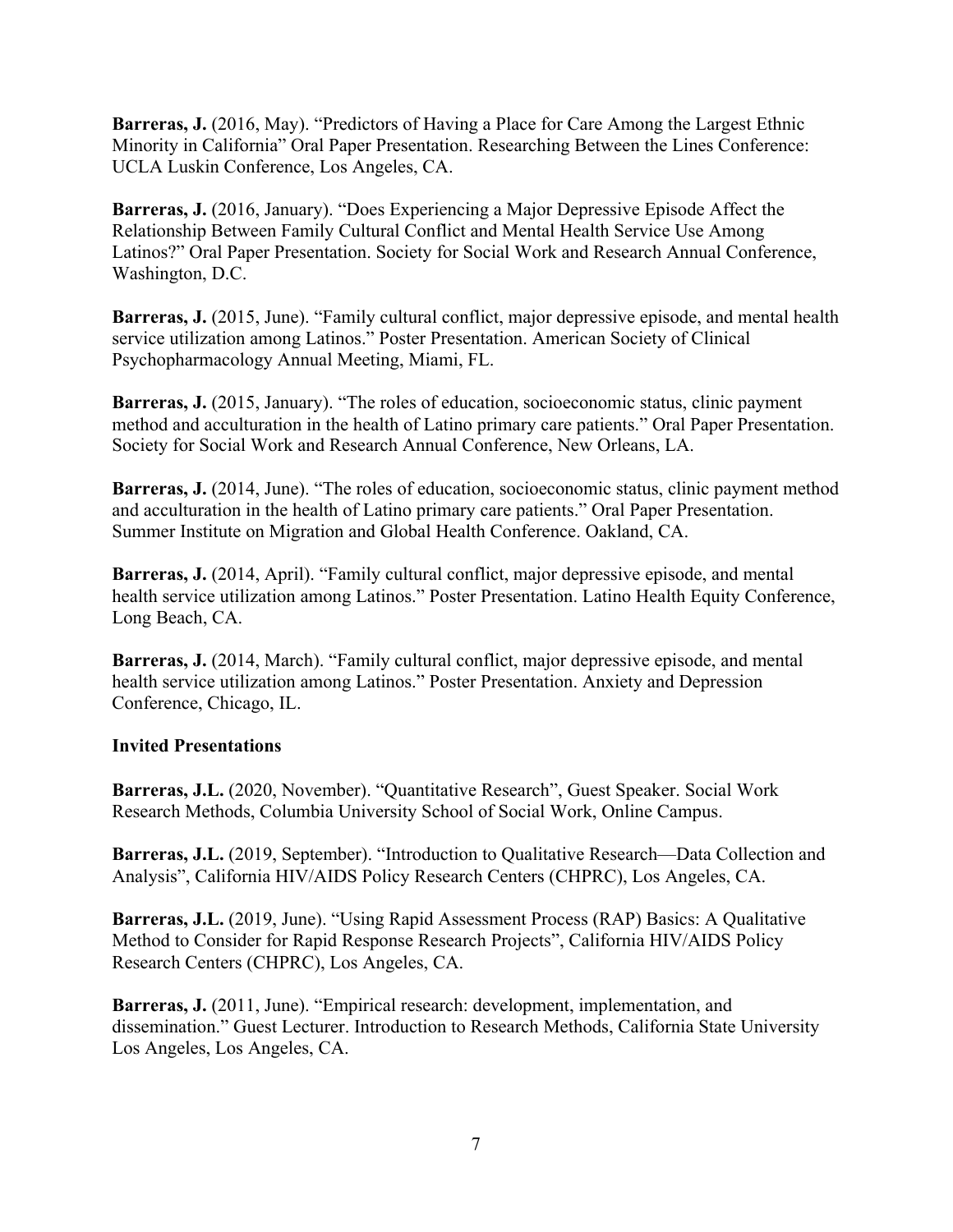**Barreras, J.** (2011, September). "Ethnic minority pathways to doctoral programs." Presentation. Dr. Gail Washington, School of Nursing, California State University Los Angeles, Los Angeles, CA.

# **PRACTICE EXPERIENCE**

| $2015 - 2016$  | <b>Alcohol and Other Drugs Prevention Program Director, People</b><br>Coordinated Services, South Los Angeles, CA                                                                                                                                                                                                                                                            |
|----------------|------------------------------------------------------------------------------------------------------------------------------------------------------------------------------------------------------------------------------------------------------------------------------------------------------------------------------------------------------------------------------|
|                | Provide alcohol and other drugs prevention services to youth and parents<br>through evidence-based programs in the South Los Angeles community.                                                                                                                                                                                                                              |
| $2011 - 2012$  | <b>Masters of Social Work Intern, Los Angeles County Probation</b><br>Department, East Los Angeles, CA                                                                                                                                                                                                                                                                       |
|                | Monitored probationer's compliance with court-ordered conditions.<br>Provided them with support and guidance through evidence-based-<br>practices. Provided court reports and case management collaboration with<br>the Los Angeles County Department of Children and Family Services.                                                                                       |
| $2010 - 2011$  | Masters of Social Work Intern, Los Angeles Unified School District, El<br>Sereno Middle School- Mental Health, El Sereno/Los Angeles, CA<br>Provided mental health services to students in grade 6-8 <sup>th</sup> . Conducted<br>group work-social skills, anger management, and self-esteem. Completed<br>necessary assessments and consulted with students' support team. |
| <b>SERVICE</b> |                                                                                                                                                                                                                                                                                                                                                                              |
| 2020 - Present | Student Affairs Committee Member, School of Social Work, California<br>State University, Long Beach                                                                                                                                                                                                                                                                          |
| $2014 - 2019$  | Student Representative, UCLA Center for the Study of International<br><b>Migration Working Group</b>                                                                                                                                                                                                                                                                         |
| 2014 - 2017    | <b>Student Fellow, Bridging Research Innovation, Training and Education</b><br>for Minority Health Disparities Solutions Center (BRITE)                                                                                                                                                                                                                                      |
| $2013 - 2016$  | Doctoral Student Mentor, Department of Social Welfare, Luskin School<br>of Public Affairs, UCLA                                                                                                                                                                                                                                                                              |
| $2013 - 2015$  | <b>Program Mentor, National Council of La Raza (NCLR) Escalera Taking</b><br><b>Steps to Success</b>                                                                                                                                                                                                                                                                         |
| 2013           | <b>Student Volunteer, Society for Social Work &amp; Research</b>                                                                                                                                                                                                                                                                                                             |